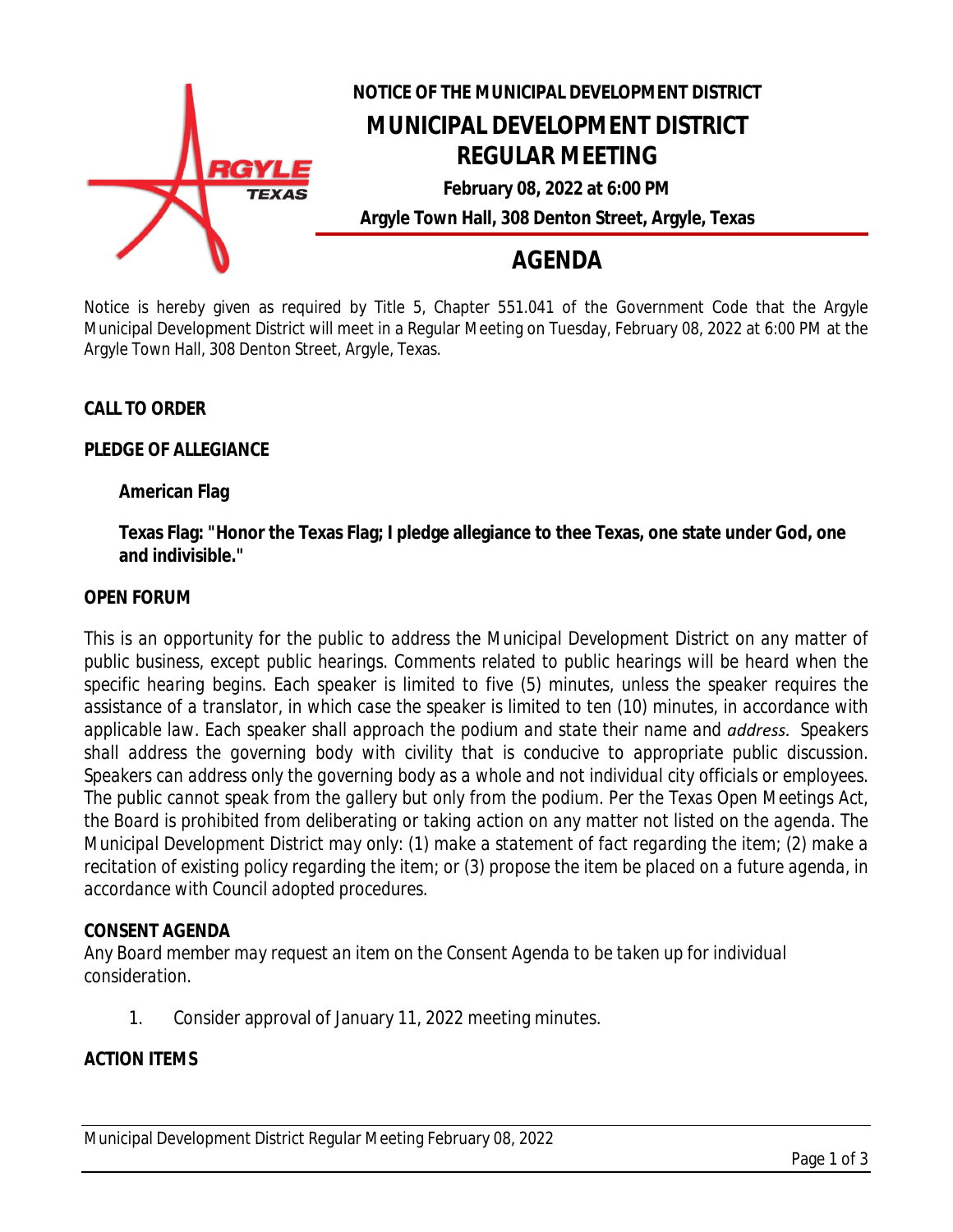- 2. Consider approval of the renewal of the Retail Coach contract.
- 3. Consider approval of webpage design.

## **STAFF REPORT**

*(Staff Reports are for discussion only. No action may be taken on items listed under this portion of the agenda, other than to provide general direction to staff or to direct staff to place such items on a future agenda for action.)*

4. Sales tax update.

## **EXECUTIVE SESSION**

*Pursuant to Texas Government Code, Annotated, Chapter 551, Subchapter D, Texas Open Meetings Act (the "Act"), Municipal Development District will recess into Executive Session (closed meeting) to discuss the following:*

## **Economic Development**

*§551.087: Economic Development negotiations (to discuss or deliberate commercial or financial information from a business prospect, or to deliberate the offer of a financial or other incentives to a business prospect):*

- 5. Retail recruitment update.
- 6. MDD Project Number 21-02.
- 7. MDD Project Number 21-04 Harvest Town Center Development.

## **RECONVENE INTO OPEN SESSION**

*In accordance with Texas Government Code, Section 551, the Municipal Development District will reconvene into Open Session and consider action, if any, on matters discussed in Executive Session.*

## **RECEIVE REQUESTS FROM MEMBERS FOR ITEMS TO BE PLACED ON NEXT MEETING AGENDA**

*Discussion under this section must be limited to whether or not the Board wishes to include a potential item on a future agenda.*

#### **ADJOURN**

**NOTE:** As authorized by Section 551.071 of the Texas Government Code (Consultation with Town Attorney), this meeting may be convened into closed Executive Session for the purpose of seeking confidential legal advice from the Town Attorney on any agenda item herein.

A quorum of the Town Council members or Planning and Zoning Commission may be in attendance at this meeting. The council/commission will take no action during the course of this meeting.

#### **CERTIFICATION**

I hereby certify that the above notice was posted in the bulletin board at Argyle Town Hall, 308 Denton Street, Argyle, Texas, by **5:00 PM on the 4th day of February, 2022**.

Municipal Development District Regular Meeting February 08, 2022